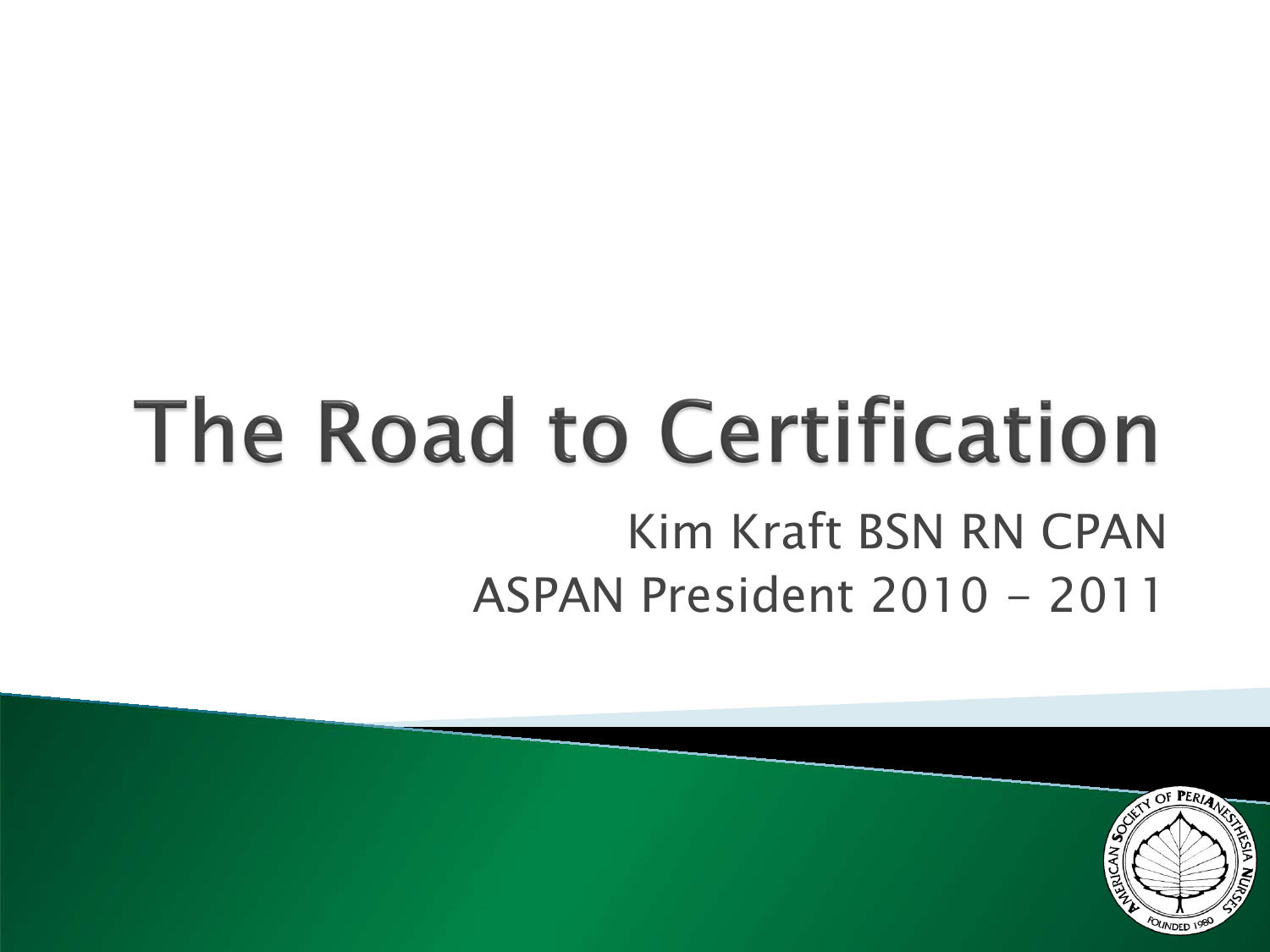## Do you agree that nurses must know more today than ever in order to meet patient needs?

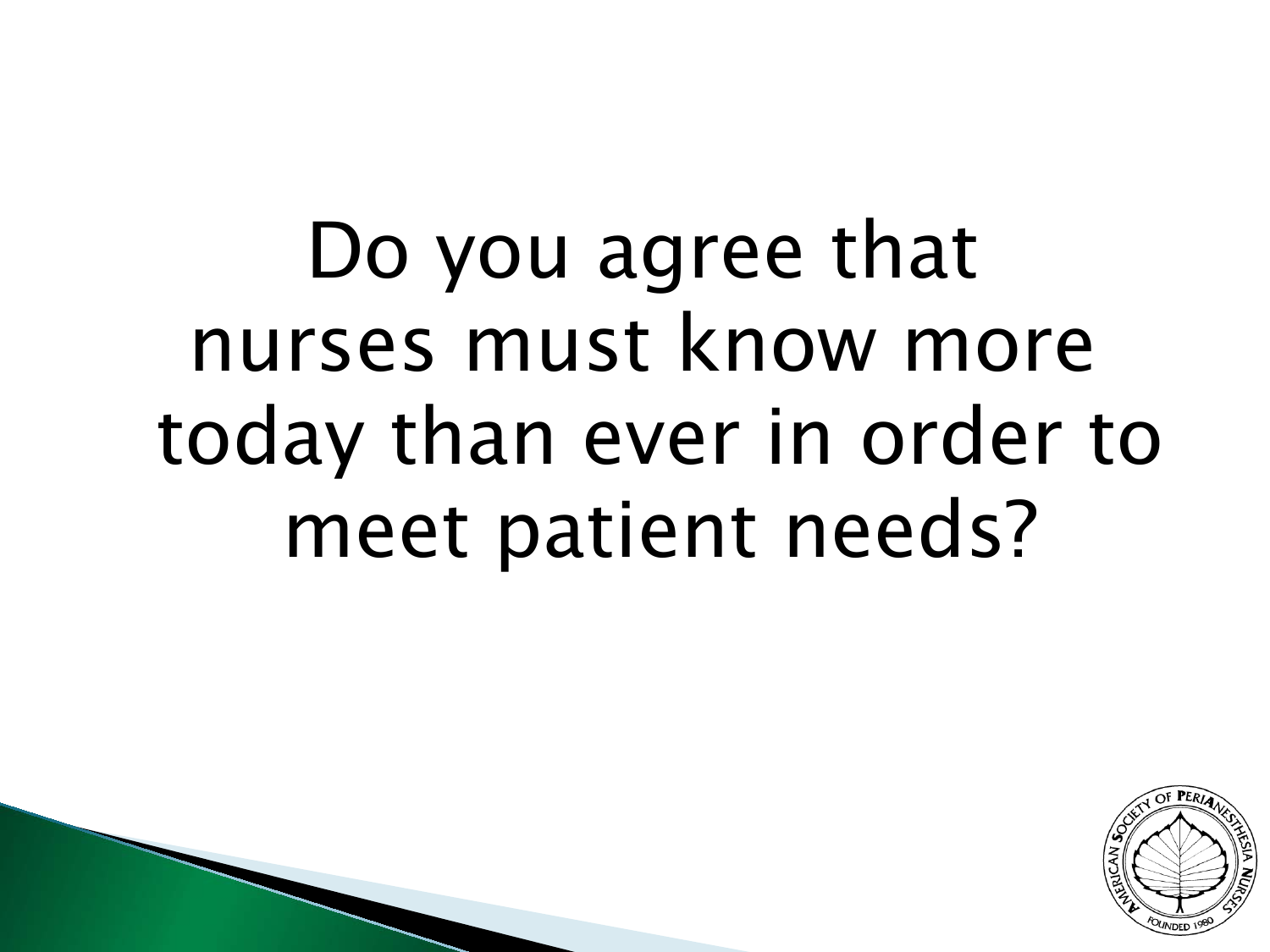#### **Why Specialty Nursing Certification**

- Generalist knowledge does not fit healthcare mold where specialization is the norm
- A validation that you have the knowledge to care for patients with increasingly complex needs
- ▶ Exists to protect the consumer

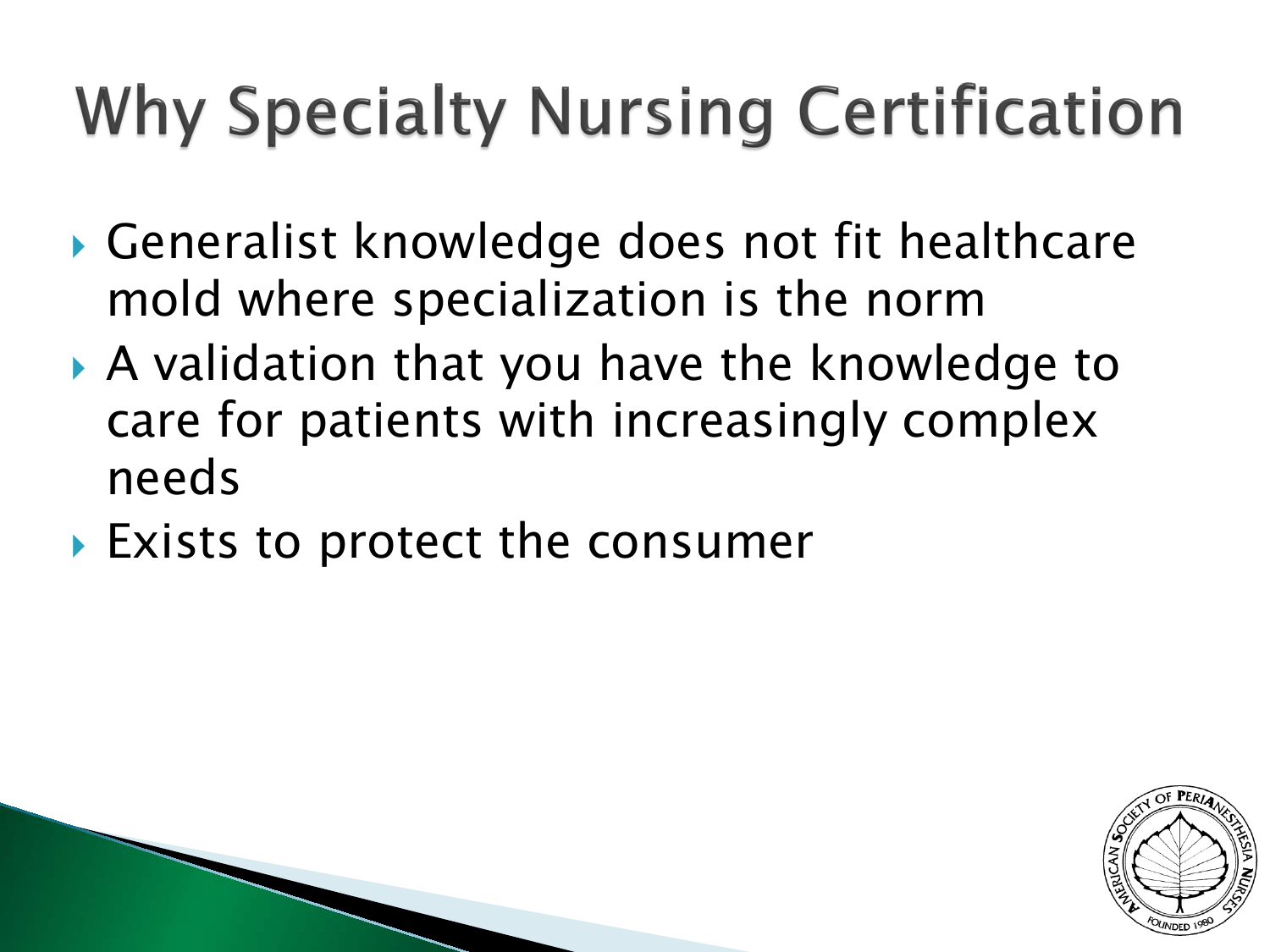# **Objectives**

- ▶ Describe the origins of perianesthesia nursing certification
- Discuss the findings of the ABNS study
- ▶ Explore the personal and professional benefits of certification

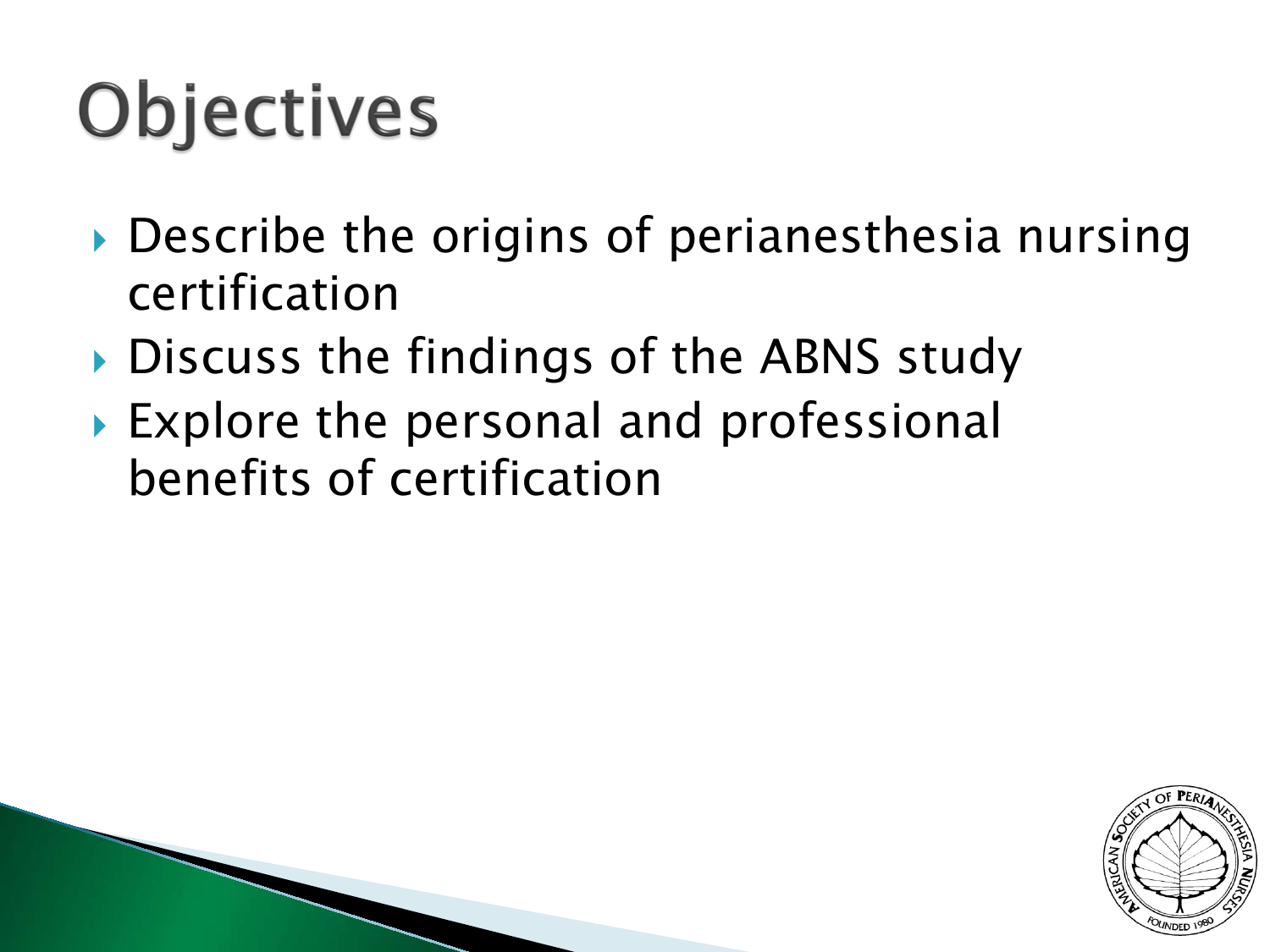### Certification

- ▶ The formal recognition of the specialized knowledge, skills and experience demonstrated by the achievement of standards identified by a nursing specialty to promote optimal health outcomes.
- Reflects the achievement of a standard beyond licensure for specialty nursing practice.

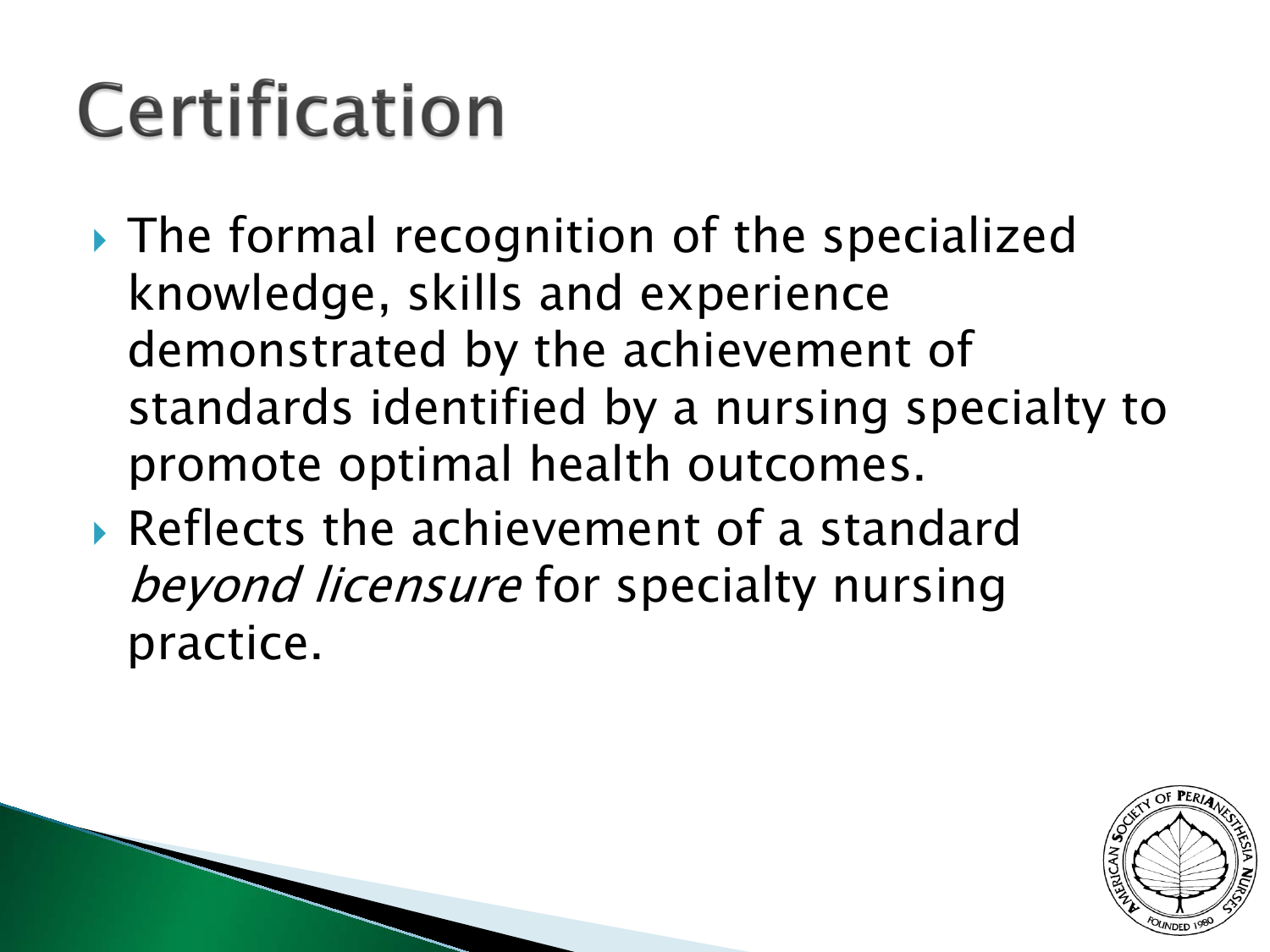#### A Comparison...

- Patients highly value certification as an indicator of quality and they would change or select physicians based on whether that doctor is certified
- ▶ Nearly 90% of all physicians are certified while less than 25% of registered nurses are certified in a specialty

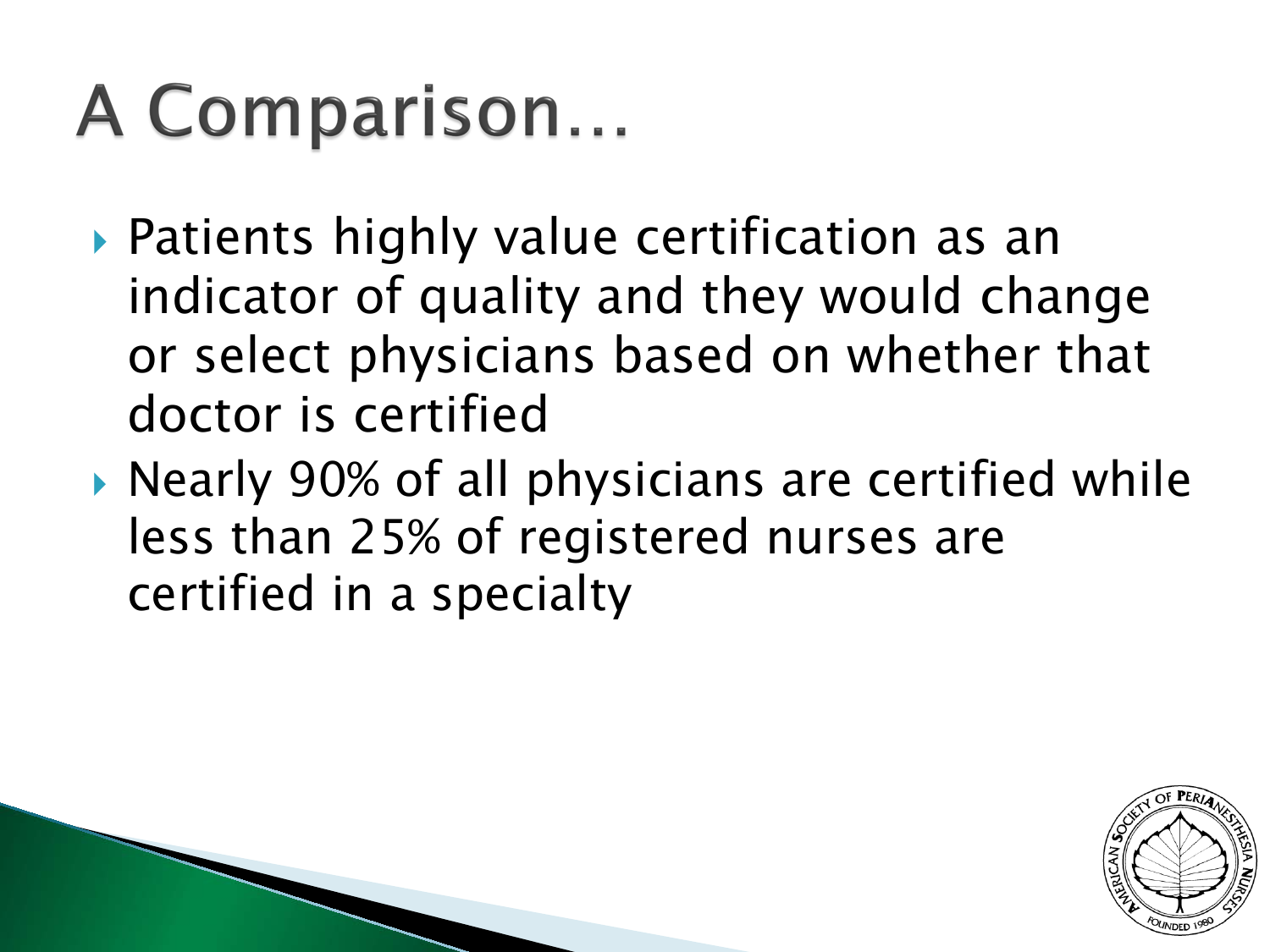### **ABPANC**

- American Board of PeriAnesthesia Nursing Certification
- Established in 1985
- First CPAN exam in 1986
- First CAPA exam in 1994
- ▶ Role Delineation Study every 5 years

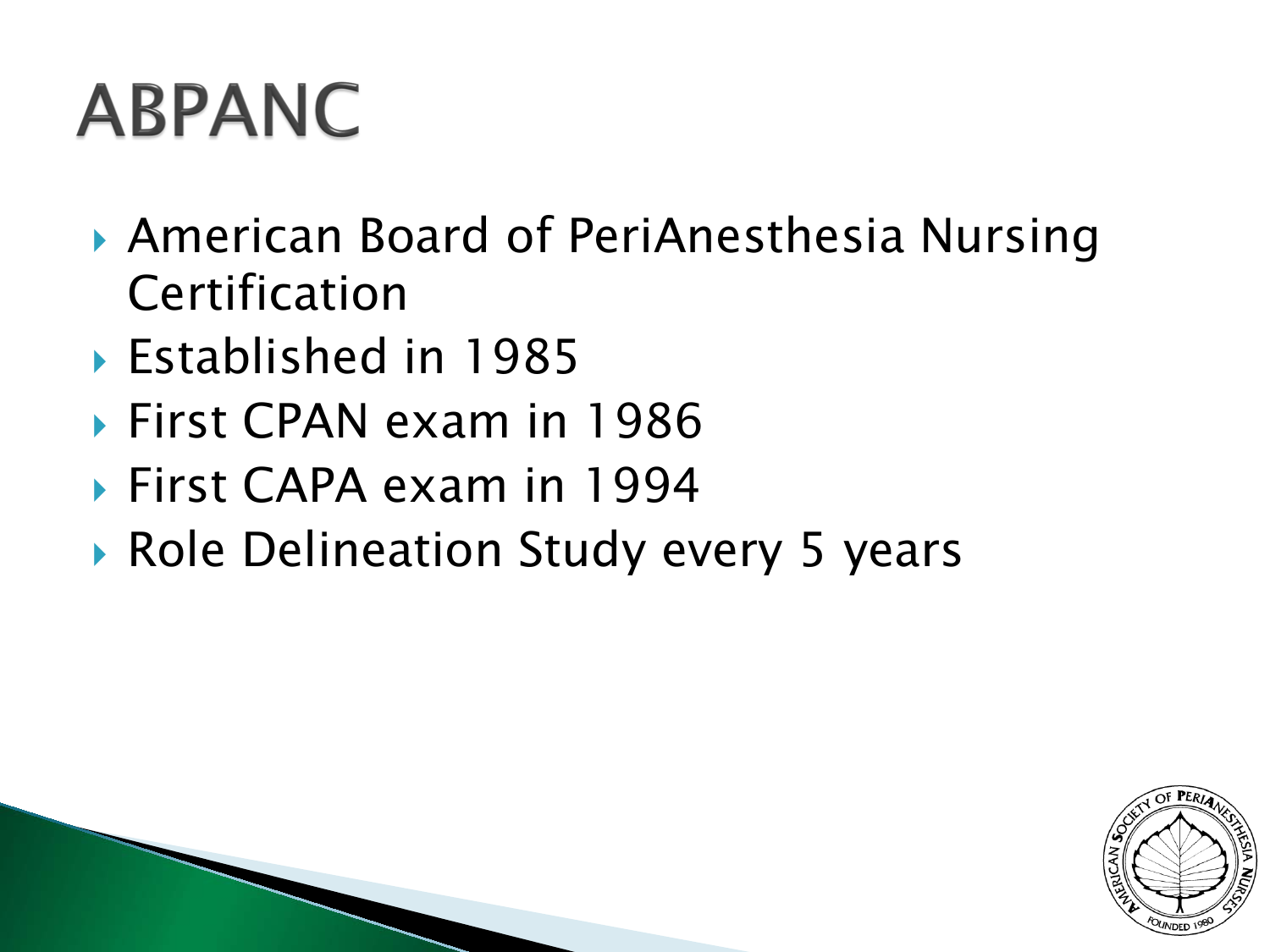### **ABPANC's Vision**

Recognizing and respecting the unequaled excellence in the mark of the CPAN® and CAPA® credentials, perianesthesia nurses will seek it, managers will require it, employers will support it and the public will demand it.

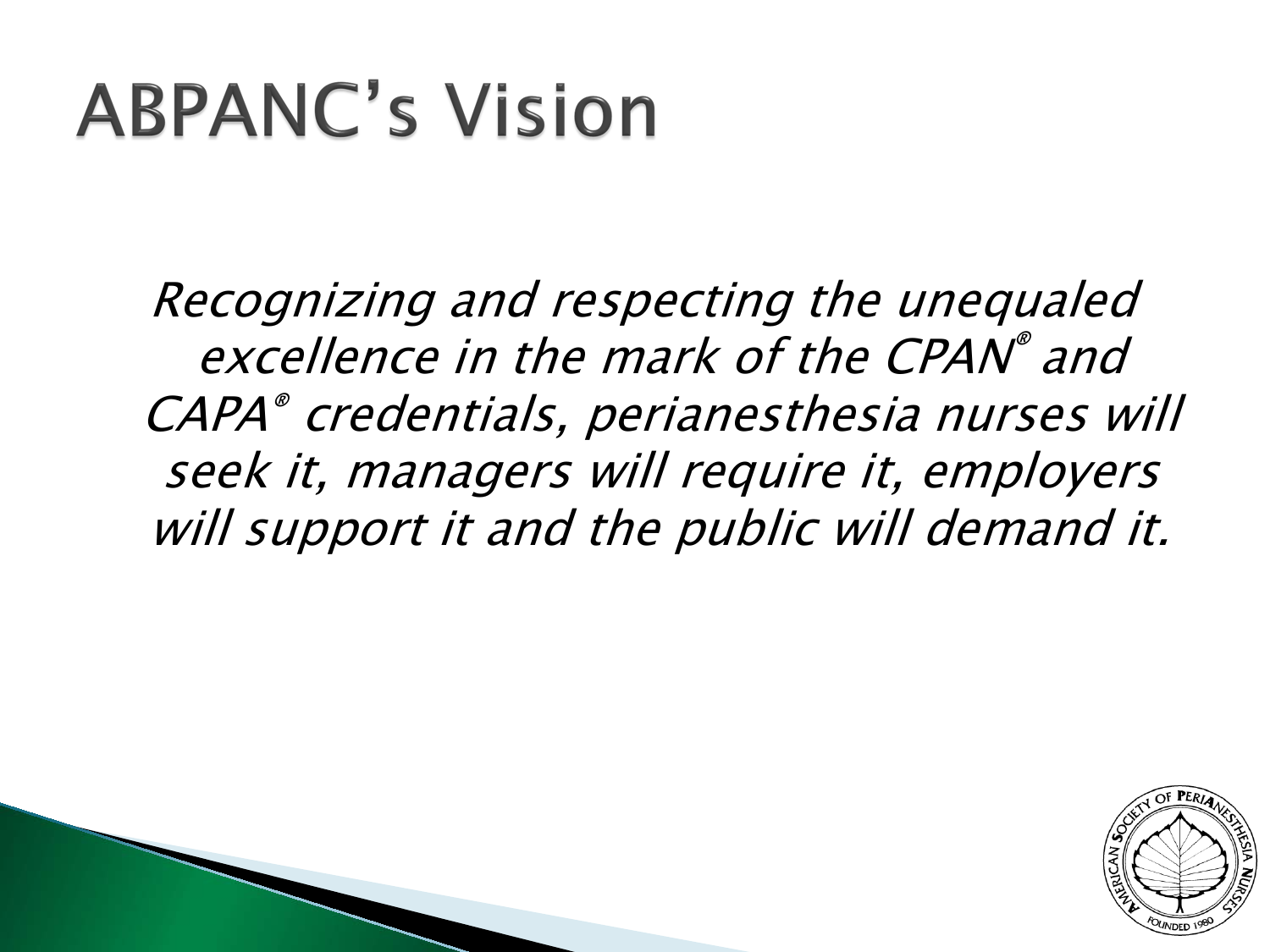## **ABPANC Accreditation**

- ▶ Stringent and comprehensive accreditation process through the ABSNC
- ▶ 18 standards of quality
- Validates CPAN® and CAPA® credentials
- Reaccredited in 2009 for five years To 2014

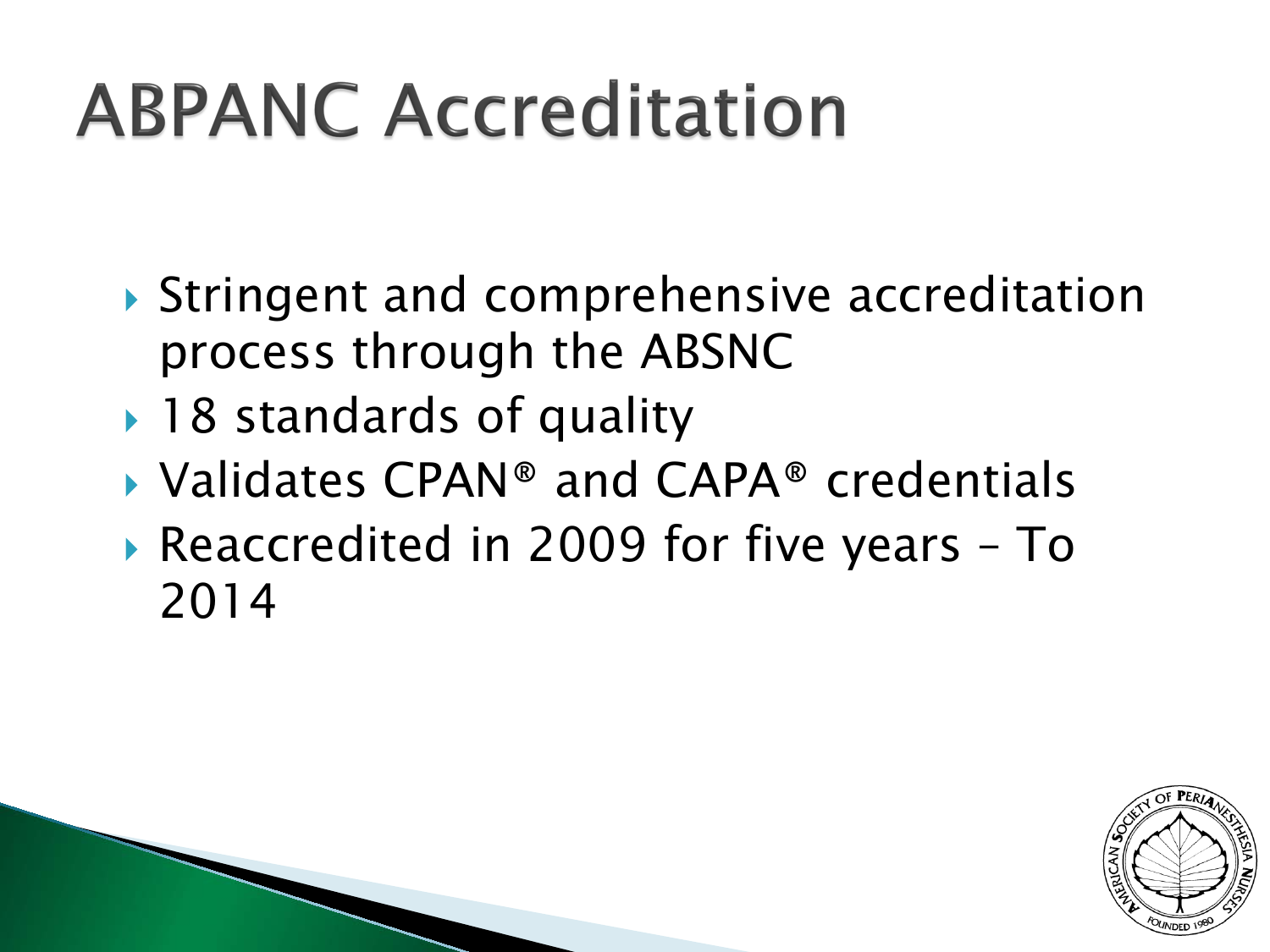# **Eligibility Requirements**

- Current, unrestricted RN licensure in the United States or any of its territories which use the NCLEX
- Minimum of 1800 hours of *direct* perianesthesia clinical experience as an RN during the past two years prior to application

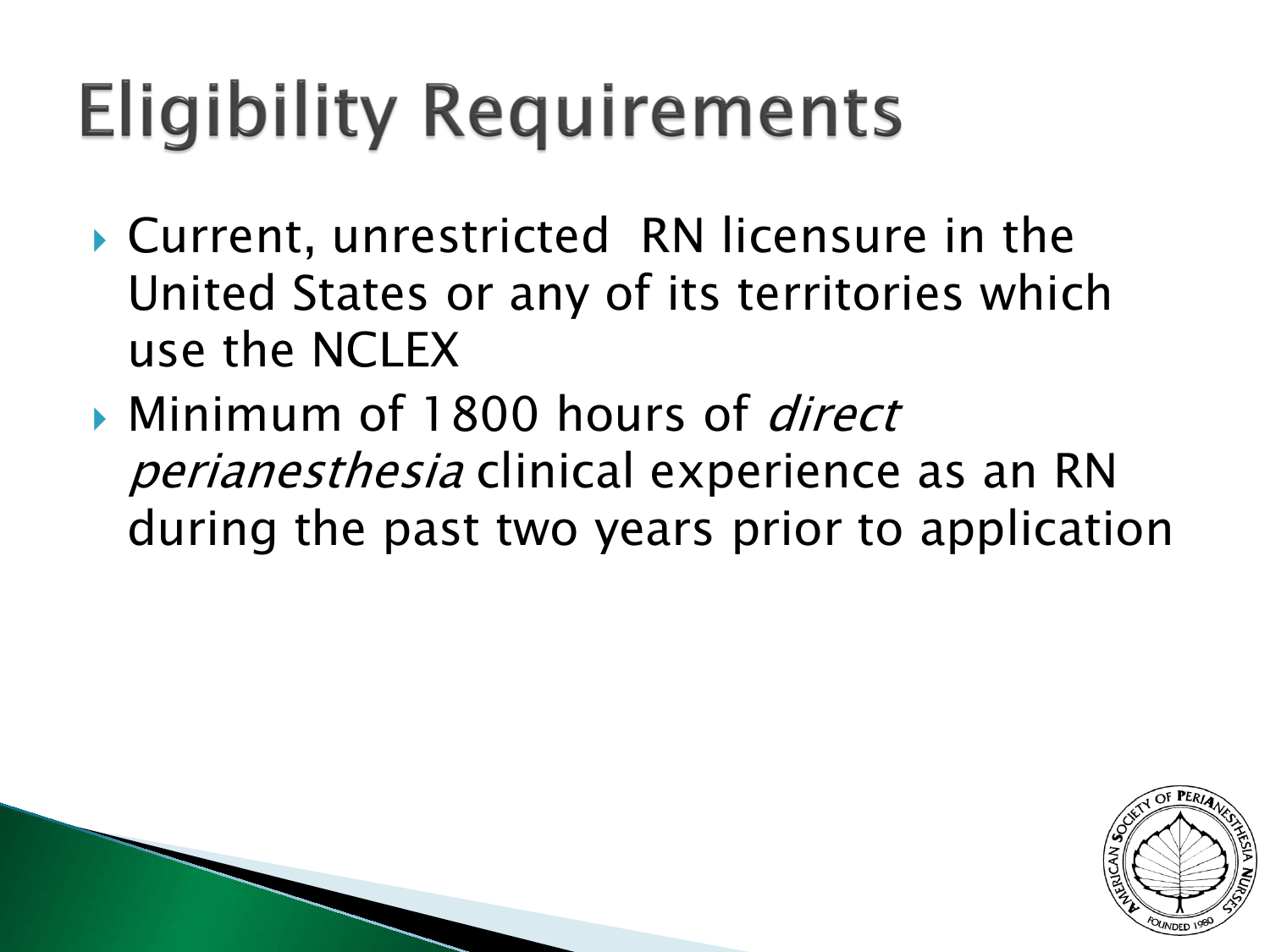## **Conceptual Model**

- ▶ Focuses on the needs of the perianesthesia patient
	- Physiological Needs
	- Behavioral and Cognitive Needs
	- Safety Needs
	- Advocacy Needs
- ▶ Percentage of exam questions by domain varies, dependent on exam

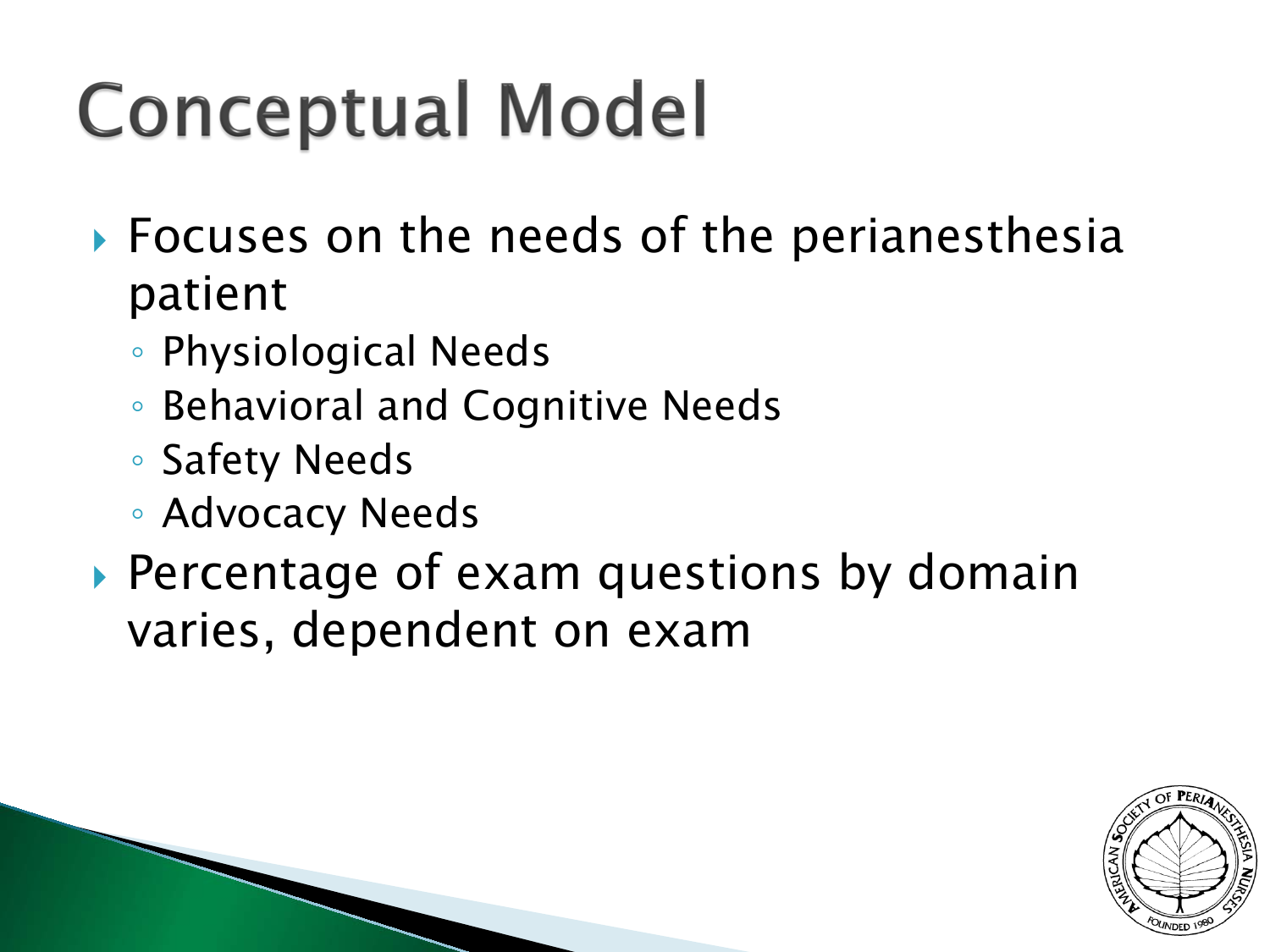### **Examination Development**

- ▶ Certified Registered Nurses
- Geographical and Role diversity
- Item Writing Review Committee (IWRC)
- ▶ Examination Review Committee (ERC)

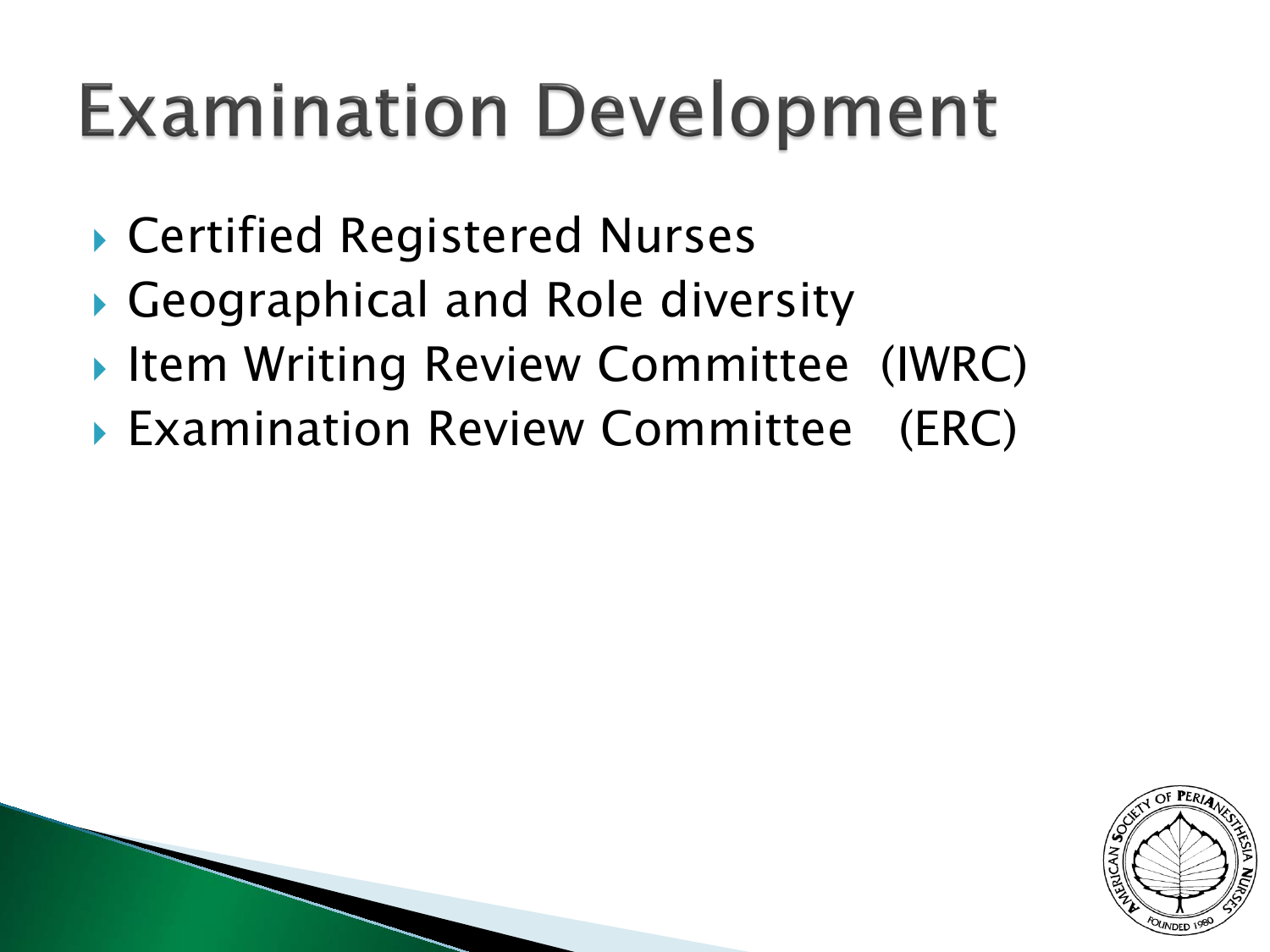# **ABNS Study**

- ▶ Perceptions about the value of certification in nursing
- Challenges and barriers to certification
- Benefits and rewards to nurses for certification
- ▶ Impact of certification on lost workdays
- Impact of certification on nurse retention

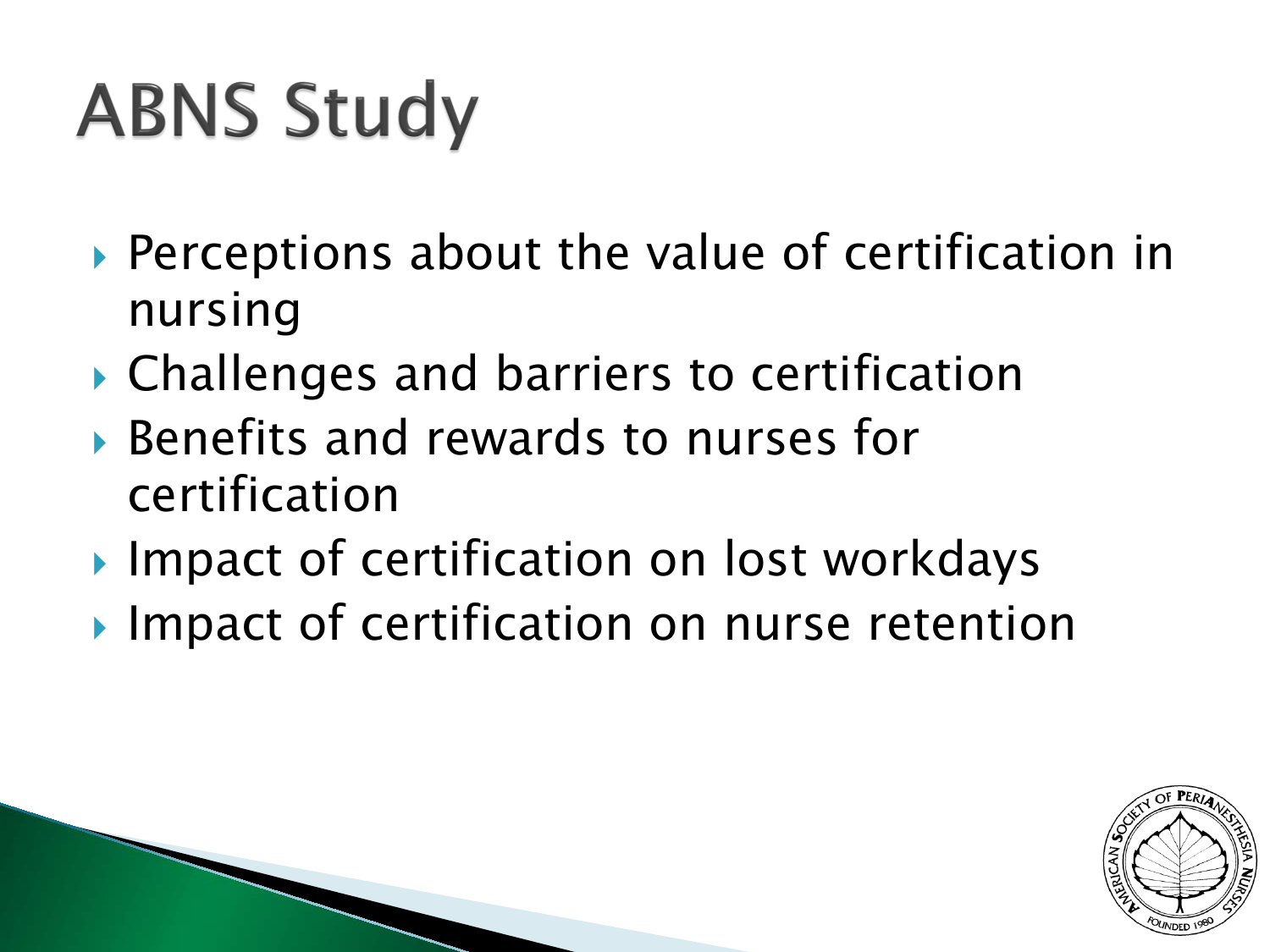## **Perceived Value of Certification**

- Validates specialized knowledge
- Indicates level of clinical competence
- Enhances professional credibility
- Indicates attainment of a practice standard
- Indicates professional growth
- Provides evidence of professional commitment
- Provides evidence of accountability
- Increases salary

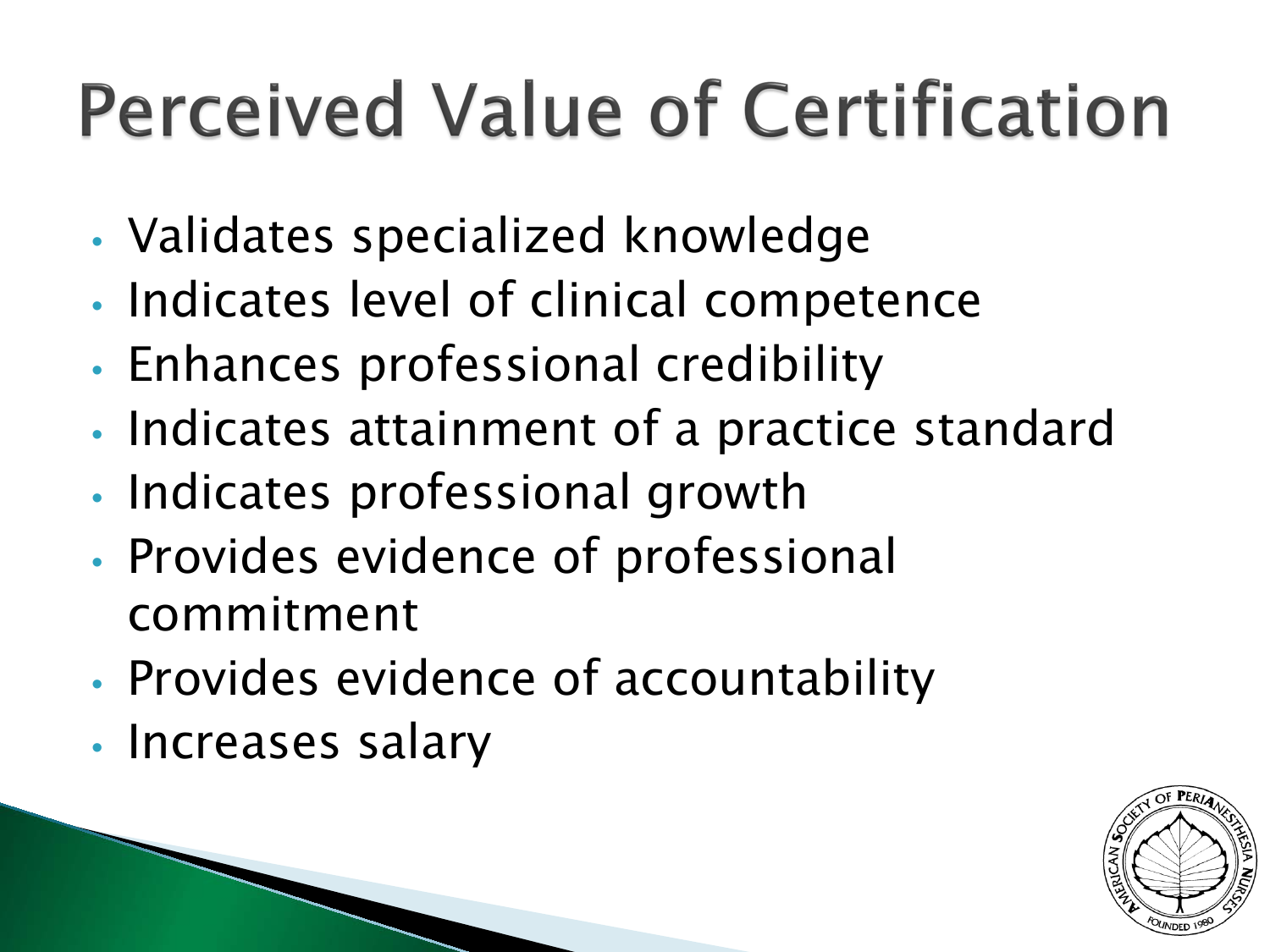### **Perceived Barriers**

- Cost of exam
- Cost of maintaining credential
- Lack of institutional support
- Lack of institutional reward
- Lack of time to prepare for exam
- Lack of access to preparation materials

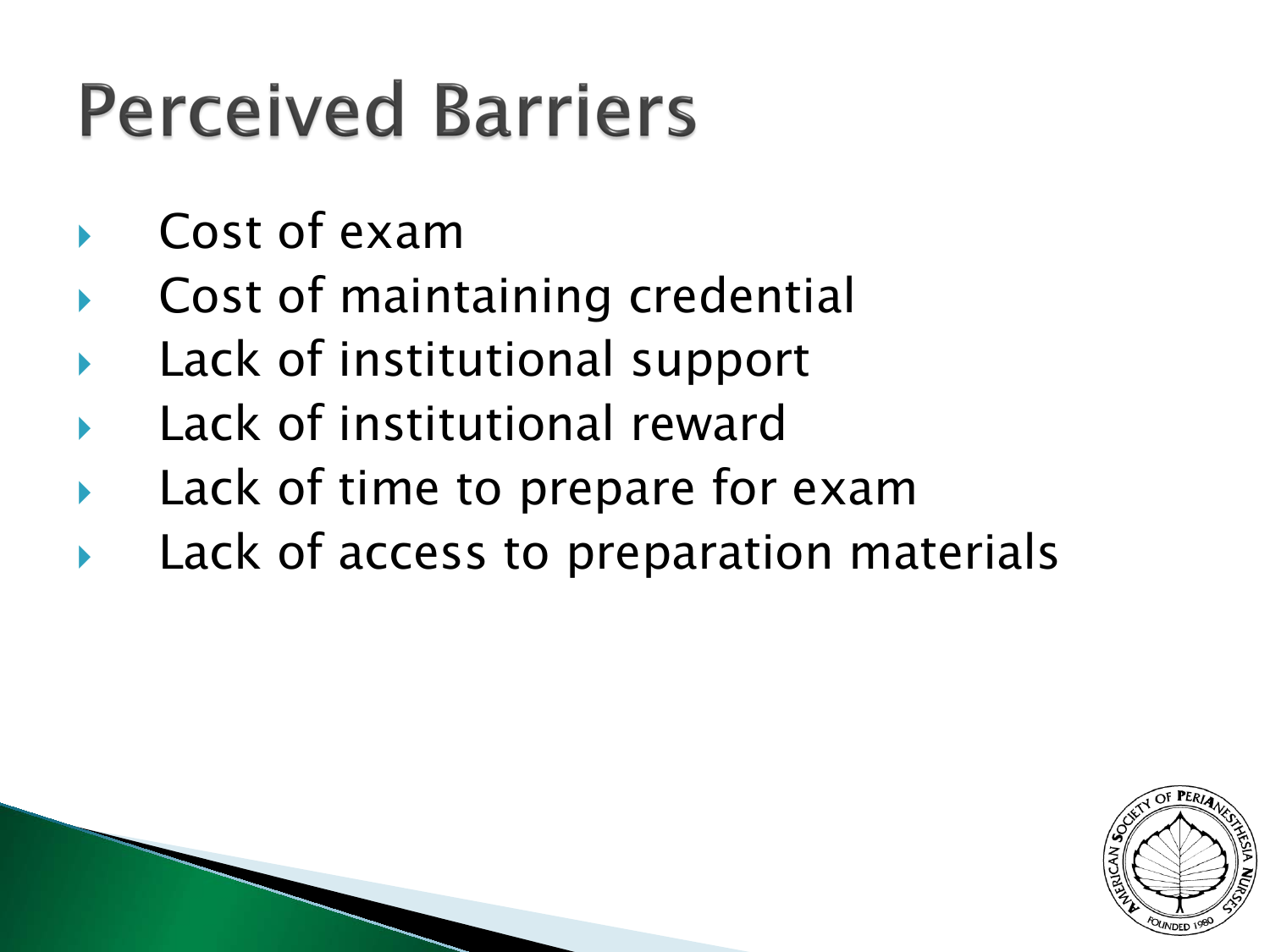# **Benefits and Rewards**

- Intrinsic
	- Accountability, clinical competency
	- Professional growth, credibility, autonomy
- Extrinsic
	- Consumer confidence
	- Employer recognition
	- Marketability
	- Nursing peer recognition
	- Monetary

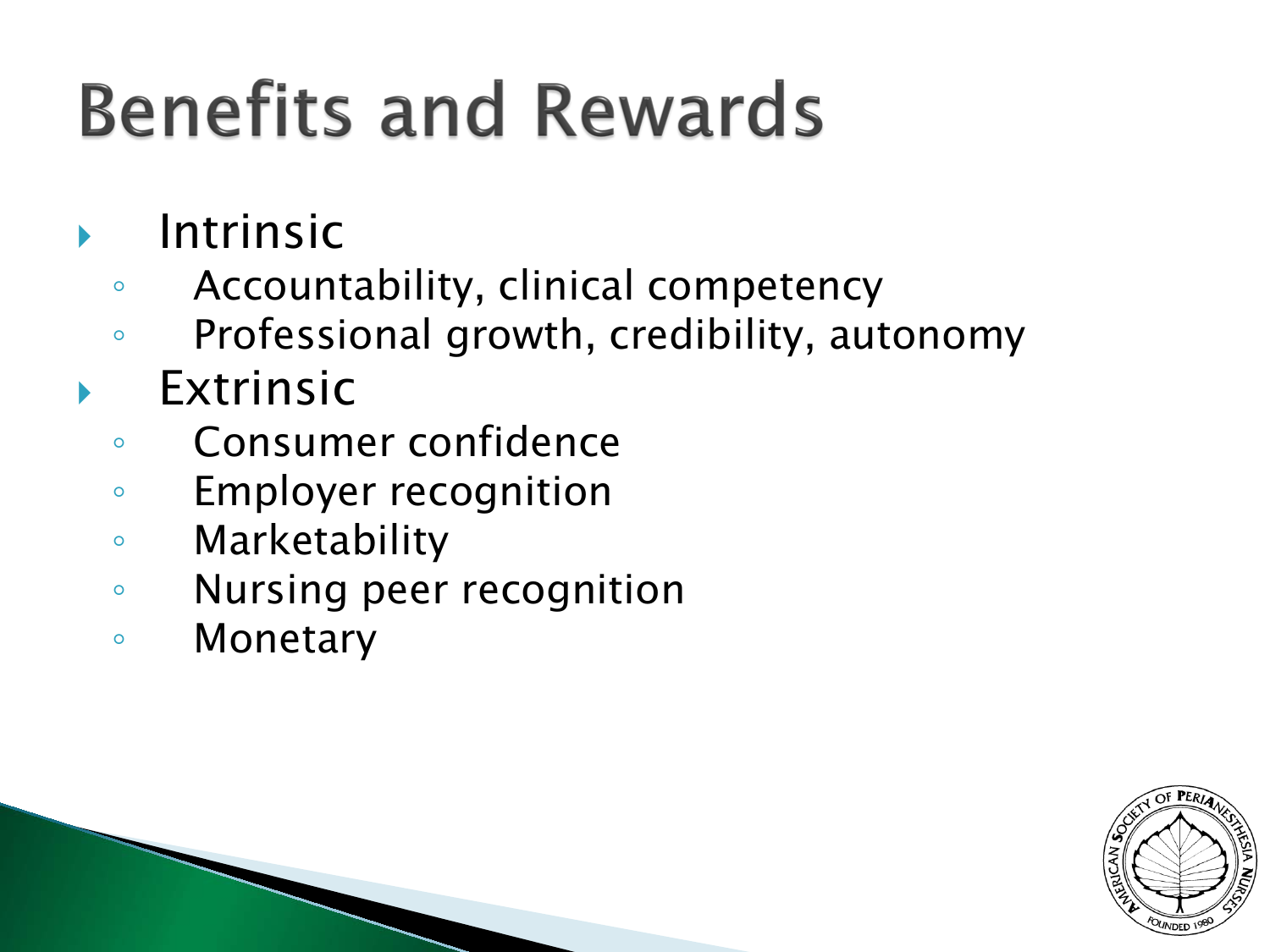### **Managers' Perceptions**

- ▶ 88% would hire a certified nurse over a non certified nurse if all else equal
- ▶ 66% saw a difference in the performance of certified nurses versus non certified nurses
- ▶ Nearly 50% believed that a certified nurse positively impacts patient outcomes
- Further, managers believed that certified nurses were better preceptors, informal or formal leaders, role models and mentors

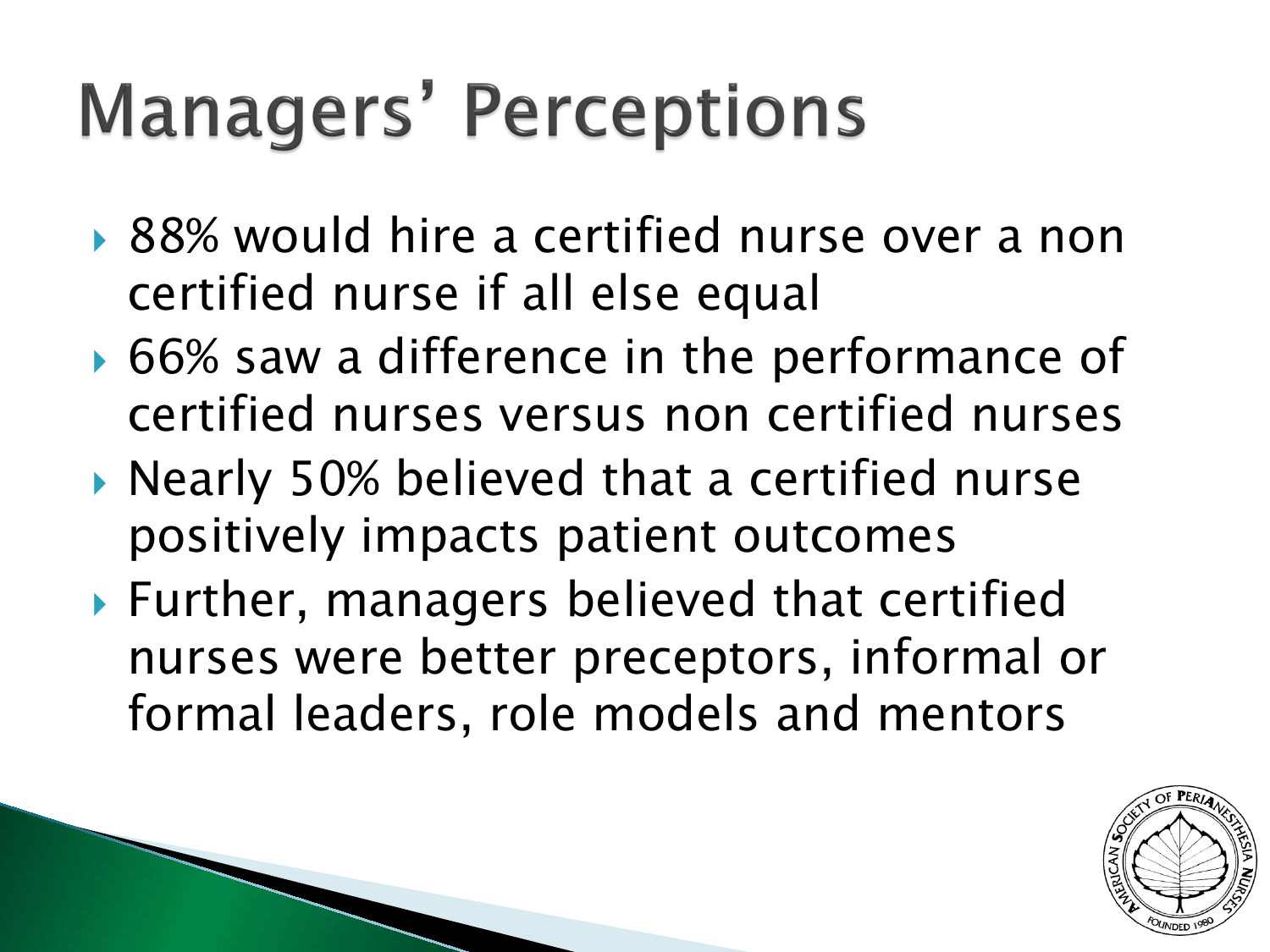#### **Organizational & Patient Outcomes**

- ▶ Fewer adverse events in patient care
- $\blacktriangleright$  Higher patient satisfaction ratings
- ▶ Fewer disciplinary events
- ▶ Fewer work-related injuries
- ▶ Increased productivity and staff retention

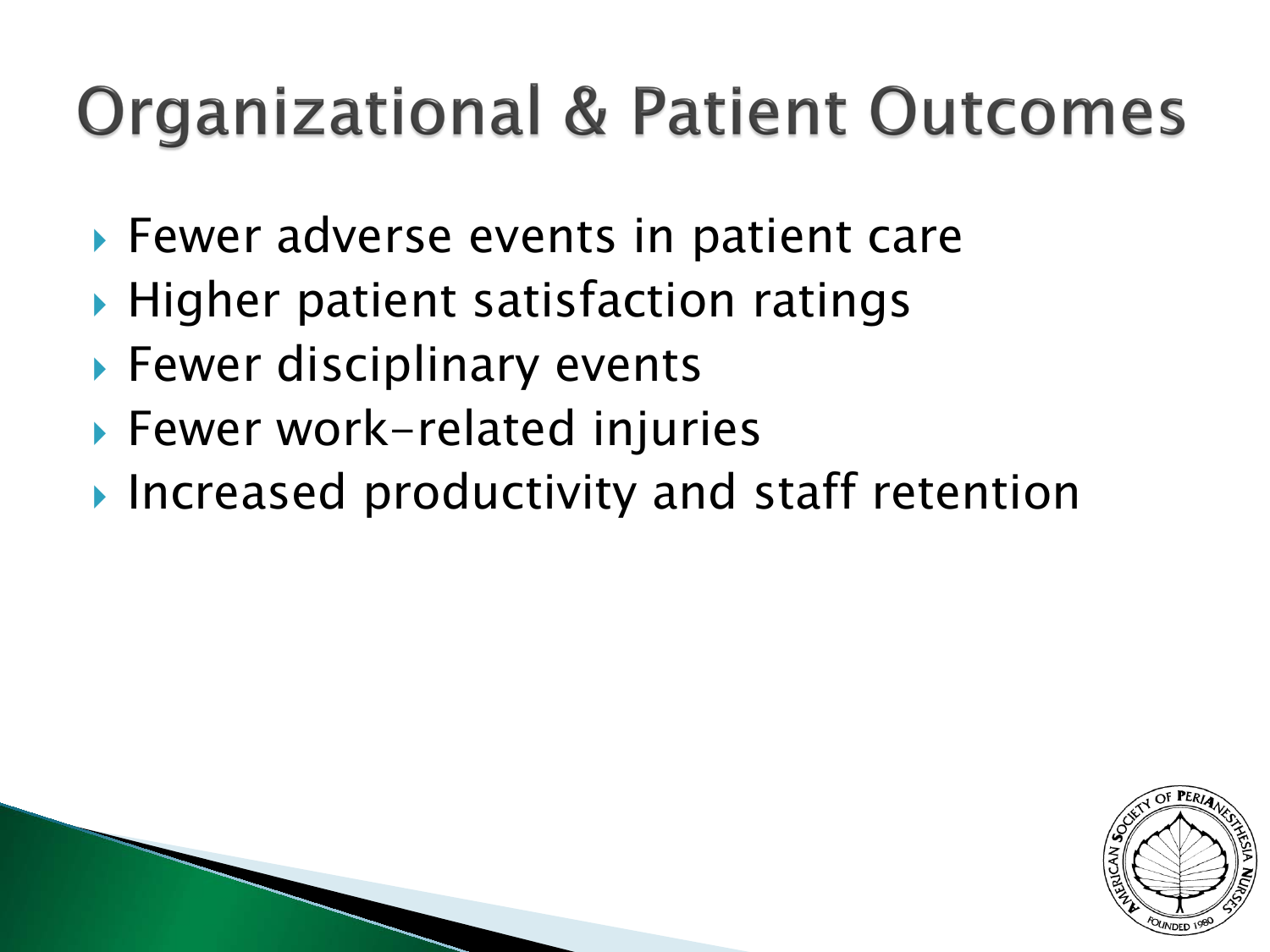#### **Strategies to Increase Certification**

- Role modeling
- ▶ Identifying staff eligible for certification
- Selecting the certification program
- Dedication of fiscal resources
- ▶ Developing preparation strategies
- ▶ Staff support on exam day
- Recognizing excellence

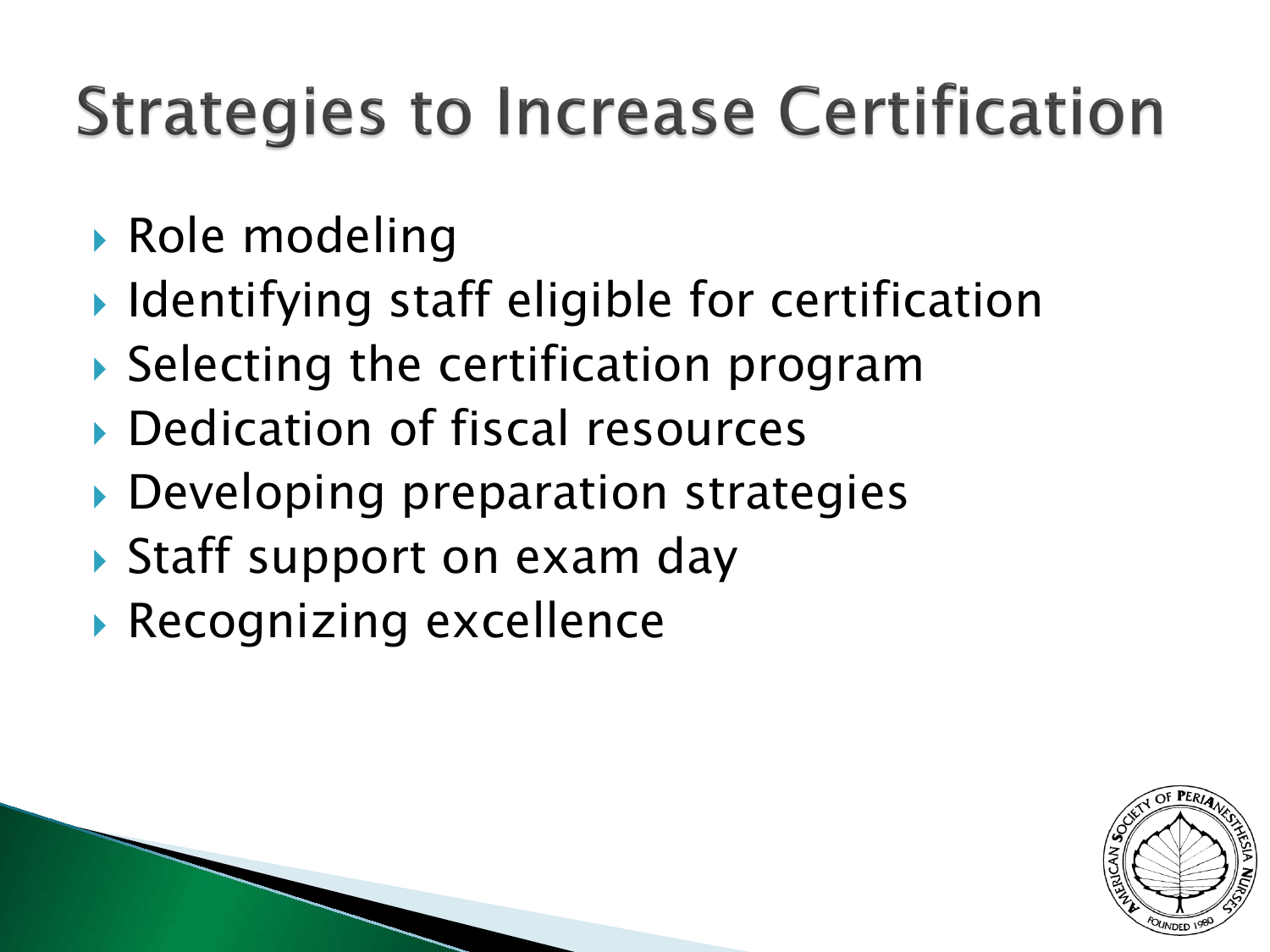## Certification...

- ▶ Provides a sense of personal accomplishment and achievement
- Demonstrates your knowledge of identified standards of practice
- **Increases your professional credibility**
- Meets your desire to develop professionally and advance your career
- Instills confidence in the care you provide
- ▶ Earns the recognition of your employers, peers and other healthcare professionals
- ▶ Increases your job marketability and opportunities for salary increases and promotions

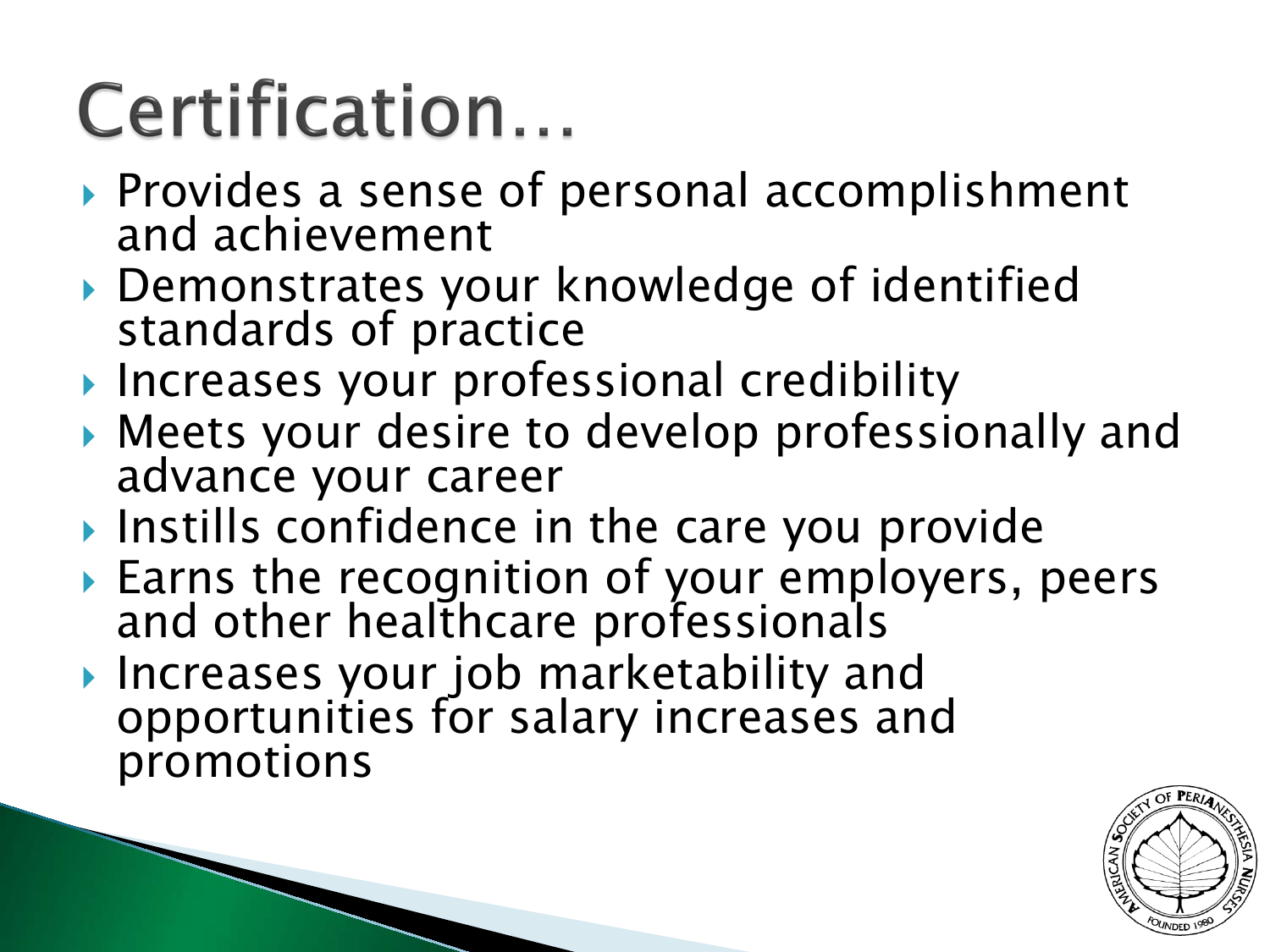Discover the value of Perianesthesia Nursing Certification

#### Make the commitment...

## Take the journey!